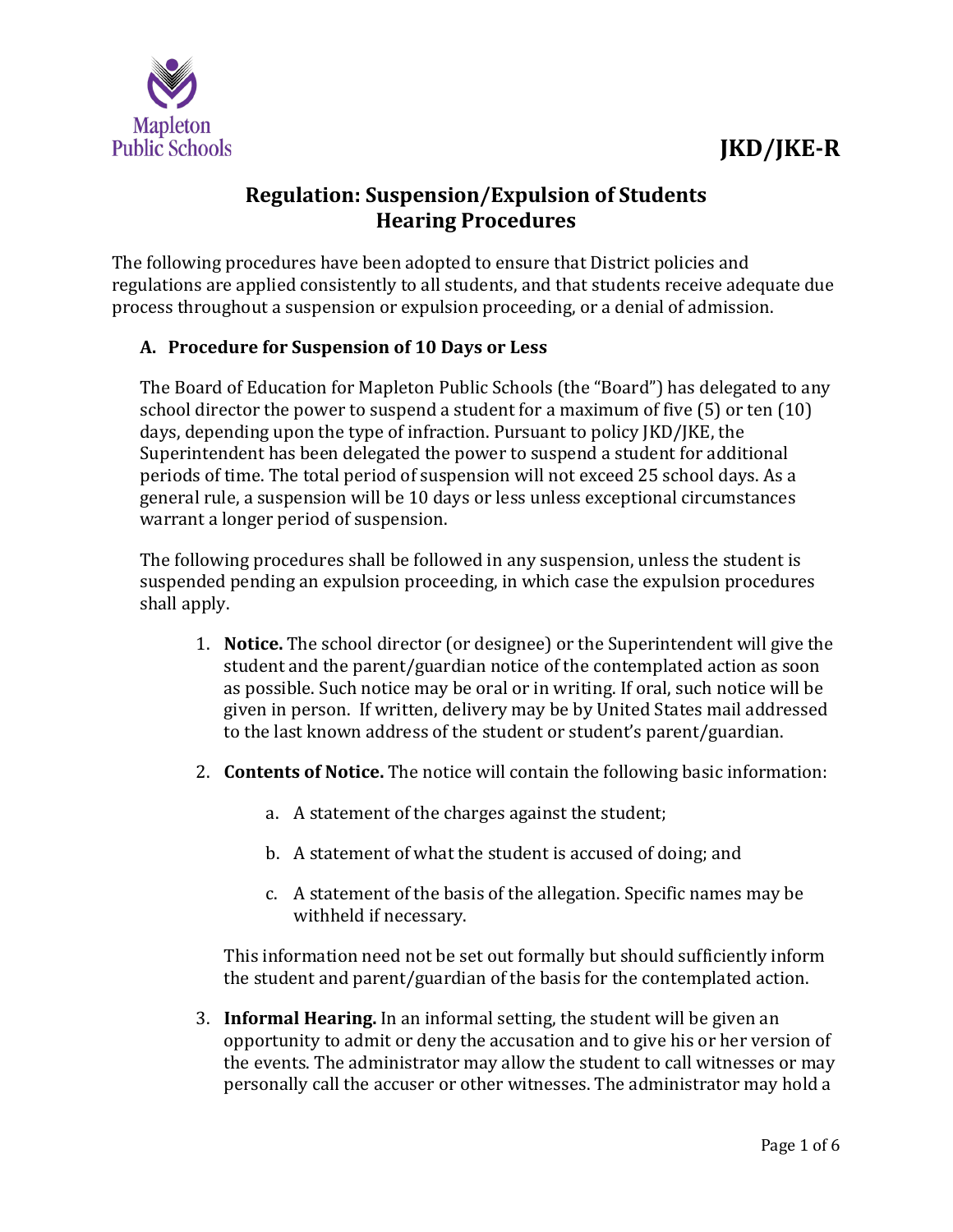

more extensive hearing in order to gather relevant information prior to making a decision on the contemplated action.

- 4. **Timing.** The notice and informal hearing should precede removal of the student from school. There need be no delay between the time notice is given and the time of the informal hearing.
- 5. **If the Student's Presence in School Presents a Danger.** Notice and an informal hearing need not be given prior to removal from school where a student's presence poses a continuing danger to persons or property or an ongoing threat of disrupting the academic process. In this case, an informal hearing will follow as soon after the student's removal as practicable.
- 6. **Notification Following Suspension.** If a student is suspended, the administrator delegated the authority to suspend will immediately notify the parent/guardian that the student has been suspended, the grounds for such suspension and the period of such suspension. The notification will include the time and place for the parent/guardian to meet with the administrator to review the suspension.
- 7. **Removal from School Grounds.** A suspended student must leave the school building and the school grounds immediately after the parent/guardian and administrator have determined the best way to transfer custody of the student to the parent/guardian.
- 8. **Readmittance.** No student will be readmitted to school until the meeting with the parent/guardian has taken place or until, in the opinion of the administrator, the parent/guardian has substantially agreed to review the suspension with the administrator. However, if the administrator cannot contact the parent/guardian or if the parent/guardian repeatedly fails to appear for scheduled meetings, the administrator may readmit the student. The meeting will address whether there is a need to develop a remedial discipline plan for the student in an effort to prevent further disciplinary action.
- 9. **Make-up work.** Suspended students will be provided an opportunity to make up school work during the period of suspension, so the student is able to reintegrate into the educational program of the District following the period of suspension. Students will receive full or partial academic credit to the extent possible for makeup work which is completed satisfactorily. In determining whether to provide full or partial credit, pursuant to State law, the goal is to reintegrate the student back into the classroom and help prevent the student from dropping out.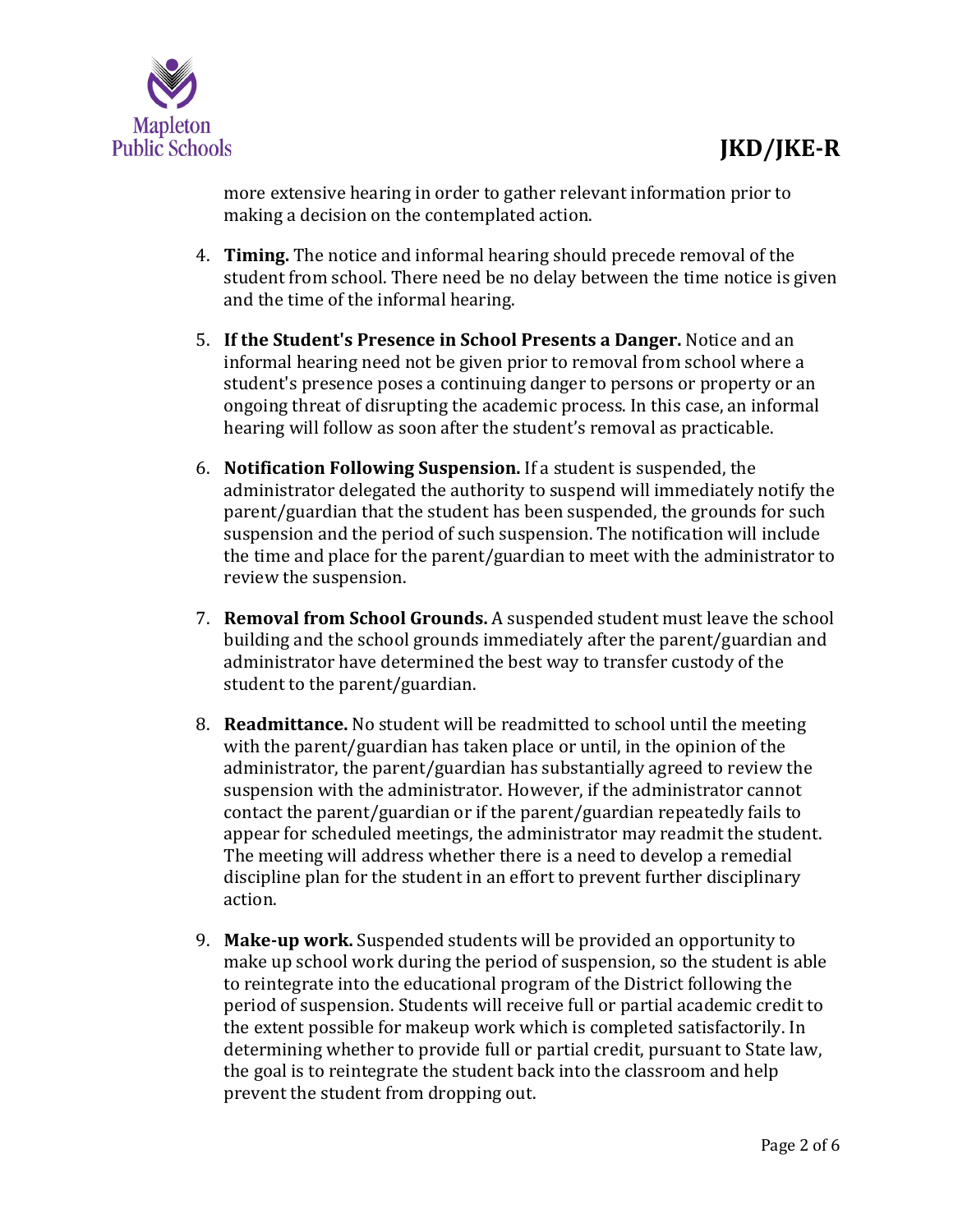## **B. Procedure for Expulsion or Denial of Admission**

In the event the Board of Education contemplates action denying admission to any student or prospective student or expelling any student, the following procedures shall be followed:

- 1. **Notice.** Not less than ten (10) days prior to the date of the contemplated action, the Board of Education or an appropriate administrative officer of the District will cause written notice of such proposed action to be delivered to the student and the student's parent/guardian. Such delivery may be by United States mail addressed to the last known address of the student or the student's parent/guardian.
- 2. **Emergency Notice.** In the event it is determined that an emergency exists necessitating a shorter period of notice, the period of notice may be shortened provided that the student or the student's parent/guardian have actual notice of the hearing prior to the time it is held.
- 3. **Contents of Notice.** The notice will contain the following basic information:
	- a. A statement of the basic reasons alleged for the contemplated denial of admission or expulsion;
	- b. A statement that a hearing on the question of expulsion or denial of admission will be held, if requested by the student or parent/guardian, within ten (10) days after the date of the notice;
	- c. A statement of the date, time, and place of the hearing in the event one is requested;
	- d. A statement that the student may be present at the hearing and hear all information against him or her, that the student will have an opportunity to present such information as is relevant, and that the student may be accompanied and represented by a parent/guardian and an attorney; and
	- e. A statement that failure to participate in such hearing constitutes a waiver of further rights in the matter.
- 4. **Conduct of Hearing.** A hearing may be requested by the parent/guardian. Such hearing will be conducted by a hearing officer. The hearing may be conducted in open session or may be closed, except to those individuals deemed advisable by the hearing officer, but including in all events the student, the parent/guardian and, if requested, the student's attorney. Such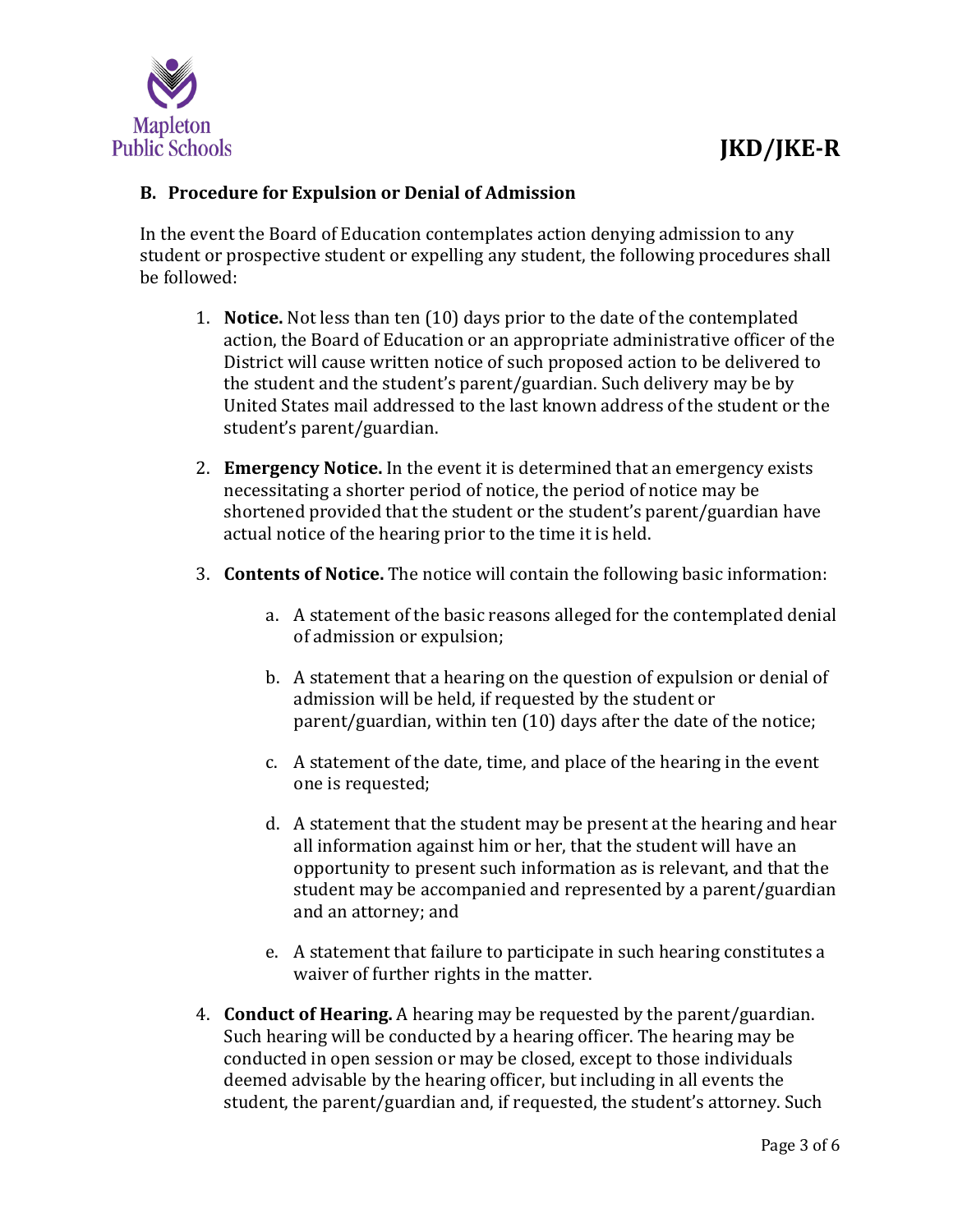

individuals as may have pertinent information will be admitted to a closed hearing to the extent necessary to provide such information.

Testimony and information may be presented under oath. However, technical rules of evidence will not be applicable, and the hearing officer may consider and give appropriate weight to such information or evidence he deems appropriate. The student's written statement, if any, may be presented as evidence in accordance with applicable law. The student or representative may question individuals presenting information.

A sufficient record of the proceedings shall be kept so as to enable a transcript to be prepared in the event either party so requests. Preparation of the transcript will be at the expense of the party requesting the same.

The hearing officer will make specific factual findings and submit those findings and a recommendation regarding expulsion or denial of admission to the Superintendent. The Superintendent will review the hearing officer's factual findings and recommendation and issue a written decision within five days of the hearing.

5. **Appeal.** Within ten (10) days after the decision of the Superintendent is issued, the student may appeal the decision to the Board. Failure to request an appeal within ten (10) days will result in a waiver of the right to appeal and the Superintendent's decision will become final. At its sole discretion, the Board may grant an appeal hearing more than ten (10) days after the denial.

If an appeal is properly requested, the Board will review the record concerning the expulsion or denial of admission. The record includes notices and other documents concerning the challenged action, the transcript of the testimony, if any, the hearing exhibits, the findings and recommendation of the hearing officer, the hearing officer's written decision, and other documents concerning the challenged action. The student may be represented by counsel at the appeal. Representatives of the District and the parents may make brief statements to the Board, but no new evidence may be presented unless such evidence was not reasonably discoverable at the time of the hearing. Members of the Board may ask questions for purposes of clarification of the record.

The Board will make final determination regarding the expulsion or denial of admission and will inform the student and his parent/guardian of the right to judicial review.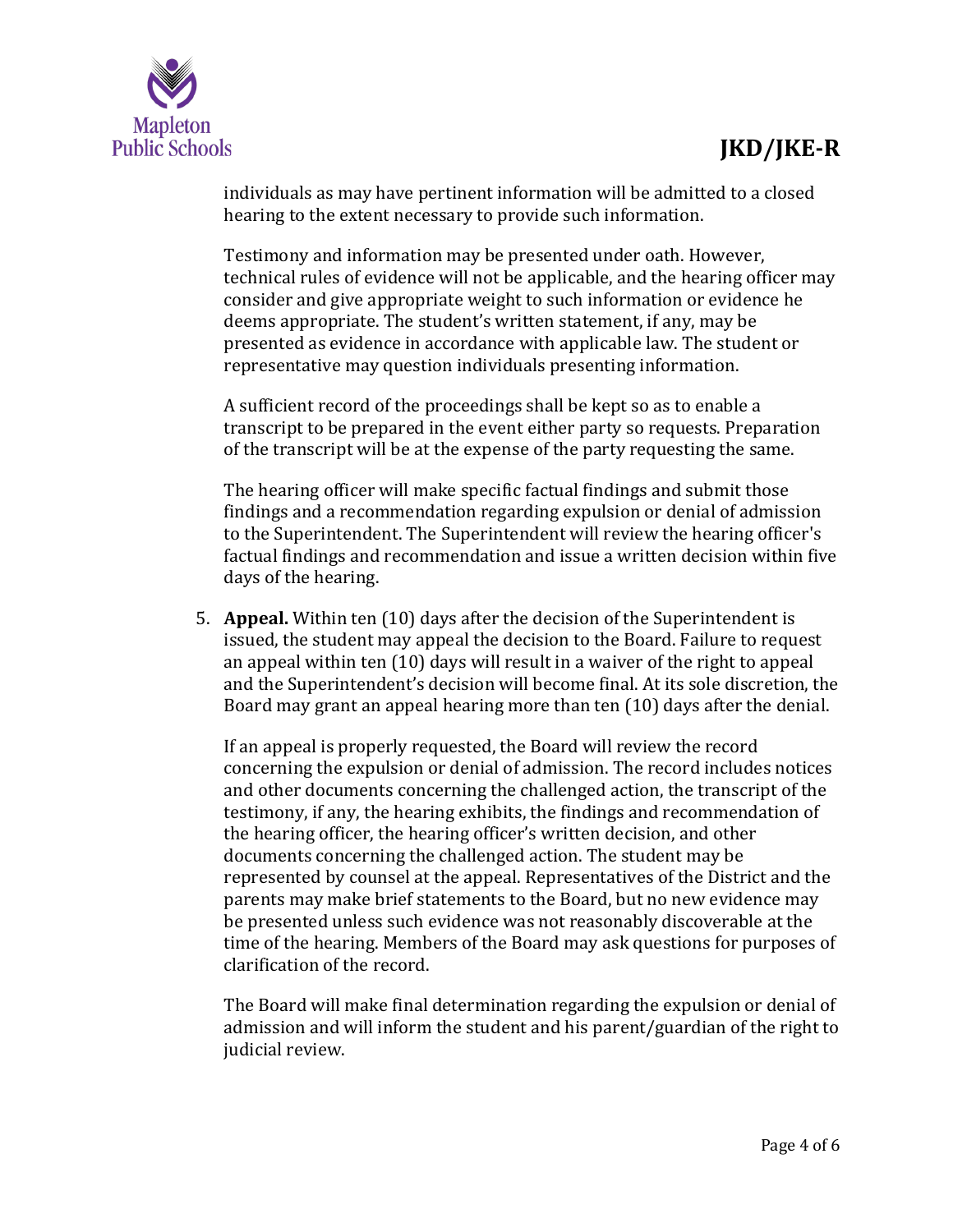

6. **Information to Parents.** Upon expelling a student, District personnel shall provide information to the student's parent/guardian concerning the educational alternatives available to the student during the period of expulsion, including the right of parents to request that the District provide services during the expulsion. If the parent/guardian chooses to provide a home‐based education program for the student, District personnel will assist the parent in obtaining appropriate curricula for the student if requested by the parent/guardian.

If a student is expelled and is not receiving educational services through the District, the District shall contact the expelled student's parent/guardian at least once every 60 days until the student is eligible to re-enroll to determine whether the child is receiving educational services. District personnel need not contact the parent/guardian after the student is enrolled in another school district or in an independent or parochial school, or if the student is committed to the department of human services or sentenced through the juvenile justice system.

- 7. **Readmittance.** A student who has been expelled shall be prohibited from enrolling or re‐enrolling in the same school in which the victim of the offense or member of the victim's immediate family is enrolled or employed when:
	- a. The expelled student was convicted of a crime, adjudicated a juvenile delinquent, received a deferred judgment, or was placed in a diversion program as a result of committing the offense for which the student was expelled;
	- b. There is an identifiable victim of the expelled student's offense; and
	- c. The offense for which the student was expelled does not constitute a crime against property.

If the District has no actual knowledge of the name of the victim, the expelled student shall be prohibited from enrolling or re‐enrolling only upon request of the victim or a member of the victim's immediate family.

No student will be readmitted to school until after a meeting between the school director (or designee) and the parent/guardian has taken place, except that if the administrator cannot contact the parent/guardian or if the parent/guardian repeatedly fails to appear for scheduled meetings, the administrator may readmit the student.

## **C. Procedure for Crimes of Violence or Unlawful Sexual Behavior**